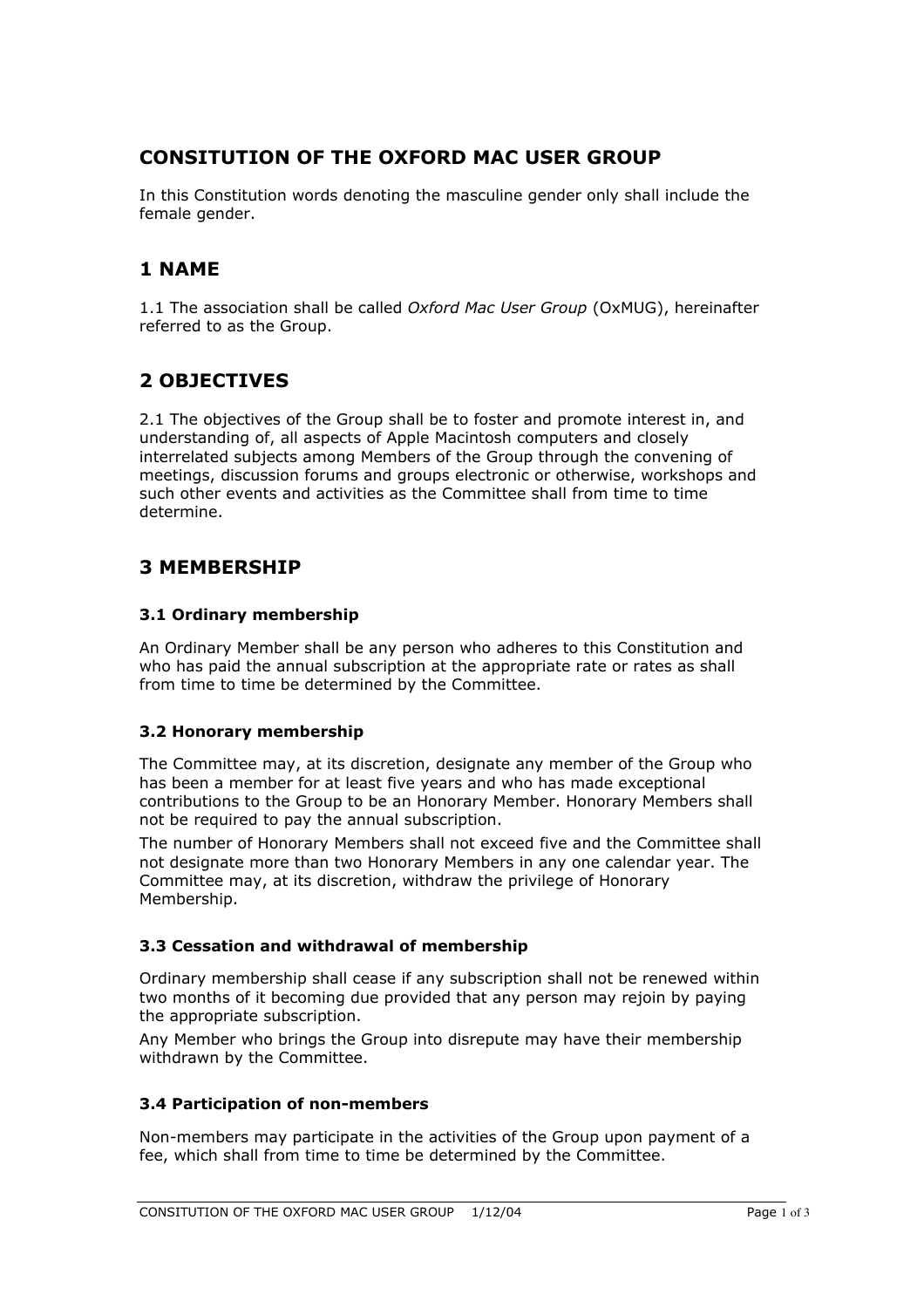# **4 MANAGEMENT**

### **4.1 Committee**

The management of the Group and control of its assets shall be vested in a Committee consisting of a Chairman, Secretary, Treasurer and seven other members.

At any Committee Meeting, five Committee Members shall form a quorum.

Committee Meetings shall usually be held every three months and not more than six months shall elapse between one Committee Meeting and the next.

In the absence of the Chairman at any Committee Meeting, the Committee may appoint, for the duration of that meeting, a Deputy Chairman from among its number.

#### **4.2 Appointment of Committee**

28 days before an Annual General Meeting (AGM) is called under Section 5.1, the Chairman shall, by any convenient means, invite nominations for the Committee and shall allow not less than 14 days for nominations to be made.

To be accepted, each nomination shall be seconded by one other Member. A list of all nominees nominators and seconds for each Committee position shall be included in the notice of the AGM.

The Committee shall be elected, from amongst Group Members, at an AGM.

Members who are unable to attend the AGM may appoint the Chairman to be their proxy and vote on their behalf.

The Committee shall remain in office until the next AGM, provided that the Chairman shall not serve for more than five consecutive years.

Pending the next AGM, the Committee may co-opt other Members of the Group to fill any Committee vacancies.

#### **4.3 Powers and duties of Committee**

The Committee shall have full powers to do all such acts and things necessary for the better management of the Group including:

(i) keeping adequate records of the activities, membership and finances of the Group;

(ii) fixing subscriptions and fees, the fees will be fixed in consultation with the membership as a whole and not imposed without due discussion;

(iii) appointing sub-Committees from among the Members of the Group who shall have such powers and duties as shall be delegated to them by the Committee;

(iv) informing Members, by email, by the website or in writing, of the programme of events and activities of the Group, and

(v) drawing up and updating Regulations covering responsibilities of Committee Members; rates of subscriptions and fees; inventory and accounting procedures and any other matters consistent with the provisions of this Constitution.

#### **4.4 Absence from Committee Meetings**

If any Committee Member is absent, without explanation, from more than three consecutive Committee Meetings, he shall be deemed to have resigned from the Committee.